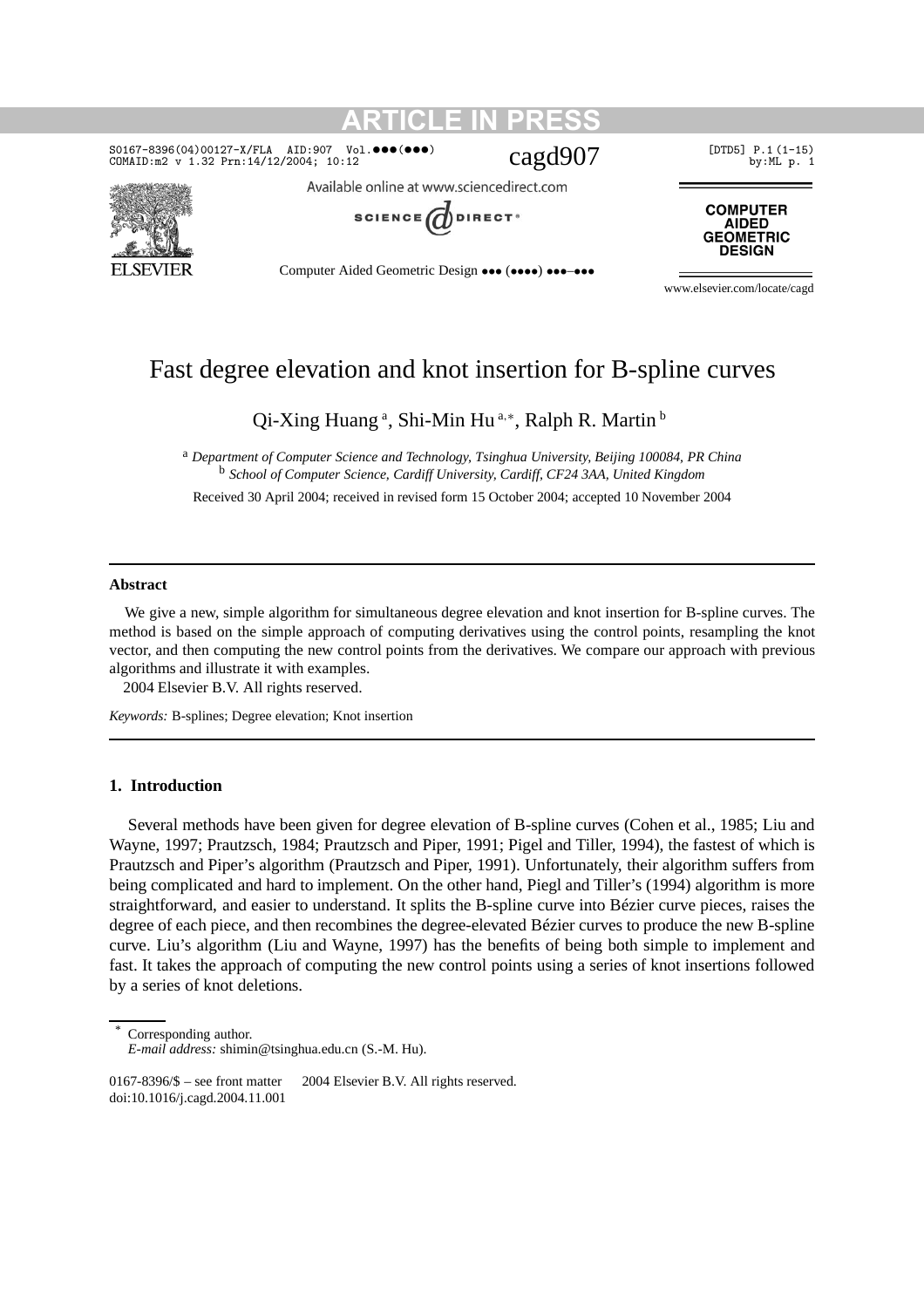$\frac{\texttt{SO167-8396(04)00127-X/FLA} {\texttt{AID:907}} \quad \texttt{Vol.�} \bullet \bullet \bullet \bullet \bullet \bullet \bullet} {\texttt{Cagd907}} \quad \texttt{[DTDB]} \, \texttt{P.2 (1-15)} \quad \texttt{by:ML p. 2}}$ 

2 *Q.-X. Huang et al. / Computer Aided Geometric Design* ••• *(*••••*)* •••*–*•••

We give here a new fast, simple method for degree elevation of B-spline curves, which can also simultaneously insert knots. Our approach is based on the well known fact that a polynomial curve is uniquely determined by its value at a given point together with the values of all its derivatives at that point. This observation can be generalised to B-splines which are piecewise polynomials, and hence B-spline curves: each curve segment over the knot interval  $[t_i, t_{i+1}]$  is determined by the value of the curve and its derivatives at the knot  $t_i$ . We have already used this observation to devise a knot adjustment algorithm for B-splines (Tai et al., 2003).

The derivatives of a B-spline can be computed efficiently using a variety of approaches (Ferrari et al., 1994; Wang et al., 1996). It has been shown that using the inverse approach leads to a knot refinement algorithm (Sankar et al., 1994) which is significantly faster than the usual Oslo algorithm (Cohen et al., 1980).

In a similar vein to (Sankar et al., 1994), this paper gives a new degree elevation algorithm based on representing a B-spline using derivatives, and converting it back to the usual piecewise polynomial form. Our new algorithm has the following advantages:

- our algorithm is more efficient than existing algorithms,
- our algorithm is simple to implement, with a readily understood conceptual basis,
- our algorithm can handle unclamped B-spline curves, whereas previous algorithms only work in the clamped case,
- our algorithm can be generalized to perform knot insertion.

Section 2 outlines various B-spline formulae we need later. Section 3 describes our new algorithms. Section 4 provides examples and a comparison with other approaches. We close the paper with some conclusions and a discussion.

#### **2. B-spline formulae**

Here we summarize various relevant B-spline formulae. A B-spline curve of order *k* is defined by a linear combination of B-spline basis functions as:

$$
P(t) = \sum_{i=0}^{n} P_i N_{i,k}(t), \quad t_{k-1} \leq t \leq t_{n+1},
$$
\n(1)

where the  $P_i$  are control points, and  $N_{i,k}(t)$ ,  $i = 0, \ldots, n$ , are B-spline basis functions defined recursively on the knot vector  $T = [t_0, \ldots, t_{n+k}]$  as (Piegl and Tiller, 1997):

$$
N_{i,1}(t) = \begin{cases} 1 & \text{if } t_i \leq t < t_{i+1}, \\ 0 & \text{otherwise}, \end{cases} \tag{2}
$$

$$
N_{i,k}(t) = \frac{t - t_i}{t_{i+k-1} - t_i} N_{i,k-1}(t) + \frac{t_{i+k} - t}{t_{i+k} - t_{i+1}} N_{i+1,k-1}(t).
$$
\n(3)

(By convention, if 0*/*0 appears in the formula, we replace it by 0.)

We could explicitly require that  $t_{i+k} > t_i$ : if  $t_{i+k} = t_i$ , this leads to  $N_{i,k}(t) = 0$ , resulting in a B-spline curve which splits into two separate B-spline curves. However, there is no need to impose this condition,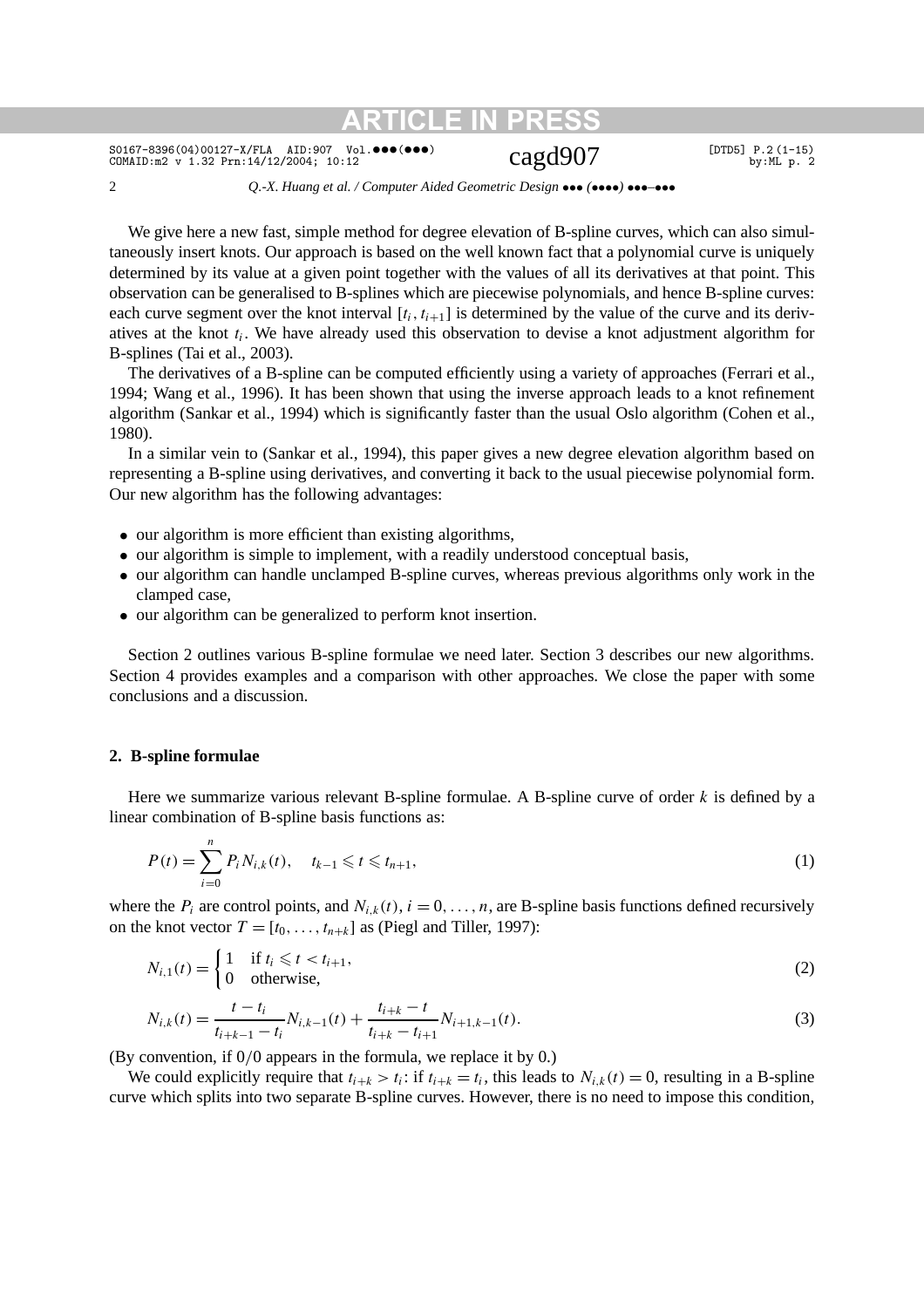$\frac{\texttt{SO167-8396(04)00127-X/FLA} {\texttt{AID:907}} \quad \texttt{Vol.�} \bullet \bullet \bullet \bullet \bullet \bullet \bullet} {\texttt{Cagd907}} \quad \texttt{[DTDB]} \, \texttt{P.3 (1-15)} \quad \texttt{by:ML p. 3}}$ 

*Q.-X. Huang et al. / Computer Aided Geometric Design* ••• *(*••••*)* •••*–*••• 3

and Eq. (1) is still valid with this choice of knot vector. This fact is important because the  $(k - p)$ th derivative of a B-spline curve may not satisfy the condition that  $t_{i+p} > t_i$ , but it is still convenient to treat it as a single B-spline curve.

As some knots with consecutive subscripts may be equal, for the sake of convenience, we rewrite the knot vector in another form as follows:

$$
T = [t_0, \ldots, t_{k-2}, u_0, \underbrace{u_1, \ldots, u_1}_{z_1}, \underbrace{u_2, \ldots, u_2}_{z_2}, \ldots, \underbrace{u_{S-1}, \ldots, u_{S-1}}_{z_{S-1}}, u_S, t_{n+2}, \ldots, t_{n+k}],
$$
\n
$$
(4)
$$

where  $t_0$  ≤ ··· ≤  $t_{k-2}$  ≤  $u_0$ ,  $u_s$  ≤  $t_{n+2}$  ≤ ··· ≤  $t_{n+k}$ , and  $\{u_i\}_{i=0,\dots,S}$  is a strictly increasing sequence, with  ${z_i}_{i=1,\ldots,s-1}$  being a positive integer sequence giving the multiplicities of each of the knots:  $1 \le z_i \le k$ ;  $i = 1, 2, \ldots, S - 1$ . The multiplicity of each  $u_i$  is  $z_i$ .

Let  $P^{(l)}(t)$  denote the *l*th derivative of  $P(t)$ . Then

$$
P^{(l)}(t) = \sum_{i=0}^{n-l} P_i^l N_{i+l,k-l}(t),
$$
\n(5)

where *Ni*<sup>+</sup>*l,k*<sup>−</sup>*l(t)* are the B-spline basis functions defined over the knot vector given by Eq. (4), and the  $P_i^l$  are defined recursively by:

$$
P_i^l = \begin{cases} P_i & \text{if } l = 0, \\ \frac{1}{t_{i+k}-t_{i+l}} (P_{i+1}^{l-1} - P_i^{l-1}) & \text{if } l > 0 \text{ and } t_{i+k} > t_{i+l}, \\ 0 & \text{if } l > 0 \text{ and } t_{i+k} = t_{i+l}. \end{cases}
$$
(6)

Alternatively, we can compute  $P_{i+1}^{l-1}$  from  $P_i^{l-1}$  and  $P_i^l$  by a rearrangement of Eq. (6):

$$
P_{i+1}^{l-1} = P_i^{l-1} + \frac{t_{i+k} - t_{i+l}}{k-l} P_i^l.
$$
\n(7)

We call  $P_i^j$  the *derivative coefficients* of the B-spline  $P(t)$ . When a B-spline curve has only simple knots, Wang (Wang et al., 1996) gives the following formula to compute the  $(k - 1)$ th derivatives at the knots using the  $P_i^j$  as follows:

$$
P^{(k-1)}(u_i) = P_i^{k-1}.
$$
\n(8)

For curves having multiple knots, we now give a similar formula:

#### **Theorem 1.**

$$
P^{(j)}(u_i) = P_{\beta_i}^j, \quad k - z_i \leqslant j \leqslant k - 1, \ 1 \leqslant i \leqslant S - 1,
$$
\nwhere  $\beta_i = \sum_{l=1}^i z_l$ .

\n(9)

#### **Proof.**

$$
P^{(j)}(u_i) = \sum_{i=0}^{n-j} P_i^j N_{i+j,k-j}(u_i) = \sum_{i=0}^{n-j} P_i^j N_{i+j,k-j}(t_{\beta_i+k-1})
$$
  
= 
$$
\sum_{i=\beta_i}^{\beta_i+k-j-1} P_i^j N_{i+j,k-j}(t_{\beta_i+k-1})
$$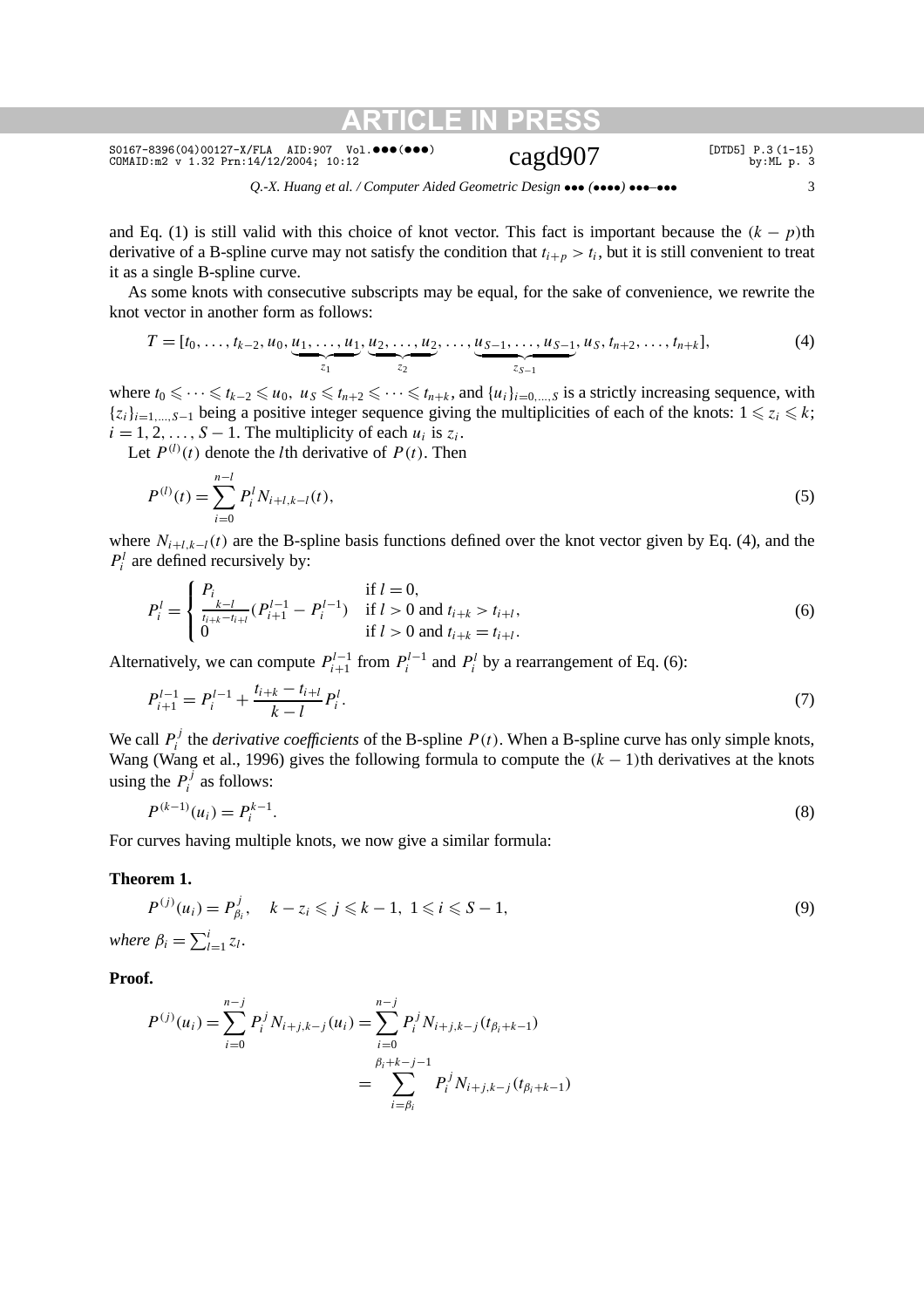## $\frac{\texttt{SO167-8396(04)00127-X/FLA} {\texttt{AID:907}}$   $\texttt{Vol.�} \bullet \bullet \bullet \bullet \bullet \bullet \bullet \bullet}$  [DTD5] P.4 (1-15) cOMAID:m2 v 1.32 Prn:14/12/2004; 10:12 cagd907

4 *Q.-X. Huang et al. / Computer Aided Geometric Design* ••• *(*••••*)* •••*–*•••

$$
=P_{\beta_i}^j N_{\beta_i+j,k-j}(t_{\beta_i+k-1})
$$
\n(10)

$$
=P_{\beta_i}^j.\tag{11}
$$

Eq. (10) follows from  $u_i = t_{\beta_i+k-1} = t_{i+j}$  and Eq. (11) follows from

$$
N_{\beta_i+j,k-j}(t_{\beta_i+k-1})=\sum_{i=\beta_i}^{\beta_i+k-j-1}N_{i+j,k-j}(t_{\beta_i+k-1})=1.\quad \Box
$$

Knot vectors of B-splines can be classified as *clamped* or *unclamped* (Piegl and Tiller, 1997). The knot vector of a clamped B-spline curve satisfies  $t_0 = t_1 = \cdots = t_{k-2} = u_0$  and  $u_s = t_{n+2} = \cdots = t_{n+k}$ . We may also say that *P*(*t*) is *left-clamped* if  $t_0 = t_1 = \cdots = t_{k-1}$ . It is well known that a left-clamped B-spline curve  $P(t)$  satisfies

$$
P^{(j)}(u_0) = P_0^j, \quad 0 \le j \le k - 1. \tag{12}
$$

Existing degree elevation algorithms (Liu and Wayne, 1997; Prautzsch and Piper, 1991; Pigel and Tiller, 1994) can only handle clamped B-spline curves, so existing approaches to raising the degree of an unclamped B-spline curve first clamp its knot vector by means of a clamping algorithm (Piegl and Tiller, 1997). As an alternative, we use a knot adjustment algorithm (Tai et al., 2003) for this purpose; it can easily be combined with our new degree elevation algorithm to obtain greater overall efficiency.

#### **3. Degree elevation**

#### *3.1. Degree elevation of a clamped B-spline curve*

Since a B-spline curve is a piecewise polynomial curve, it is possible to raise its degree from *k* to  $k + m$ , where *m* is an integer greater than or equal to 1. Thus, there must exist control points  $Q_i$  and a new knot vector  $\overline{T} = [\overline{t}_0, \ldots, \overline{t}_{\overline{n}+k+m}]$  such that

$$
P(t) = Q(t) = \sum_{i=0}^{\bar{n}} \overline{N}_{i,k+m}(t) Q_i,
$$
\n(13)

where  $\bar{n}$  is the number of control points of  $Q(t)$ , and  $\bar{N}_{i,k+m}(t)$ ,  $i = 0, \ldots, \bar{n}$ , are the B-spline basis functions of order  $k + m$  defined on the knot vector  $\overline{T}$ .

The curves  $P(t)$  and  $Q(t)$  have the same geometry and parameterization. The computation of  $\bar{n}$ ,  $Q_i$ , and  $\overline{T}$  is referred to as *raising the degree* of the curve (Pigel and Tiller, 1994).

The knot vector  $\overline{T}$  and  $\overline{n}$  can be computed as follows. Assume that *T* takes the form given in Eq. (4). Since degree elevation preserves continuity,  $Q(t)$  has continuity of order  $C^{k-z_i}$  at  $u_i$ , and the new knot vector must take the form

$$
T = [\underbrace{u_0, \dots, u_0}_{k+m}, \underbrace{u_1, \dots, u_1}_{z_1+m}, \underbrace{u_2, \dots, u_2}_{z_2+m}, \dots, \underbrace{u_{S-1}, \dots, u_{S-1}}_{z_{S-1}+m}, \underbrace{u_S, \dots, u_S}_{k+m}],
$$
\n(14)

so that  $\bar{n} = n + S \times m$ .

We now consider how to find the *Qi*.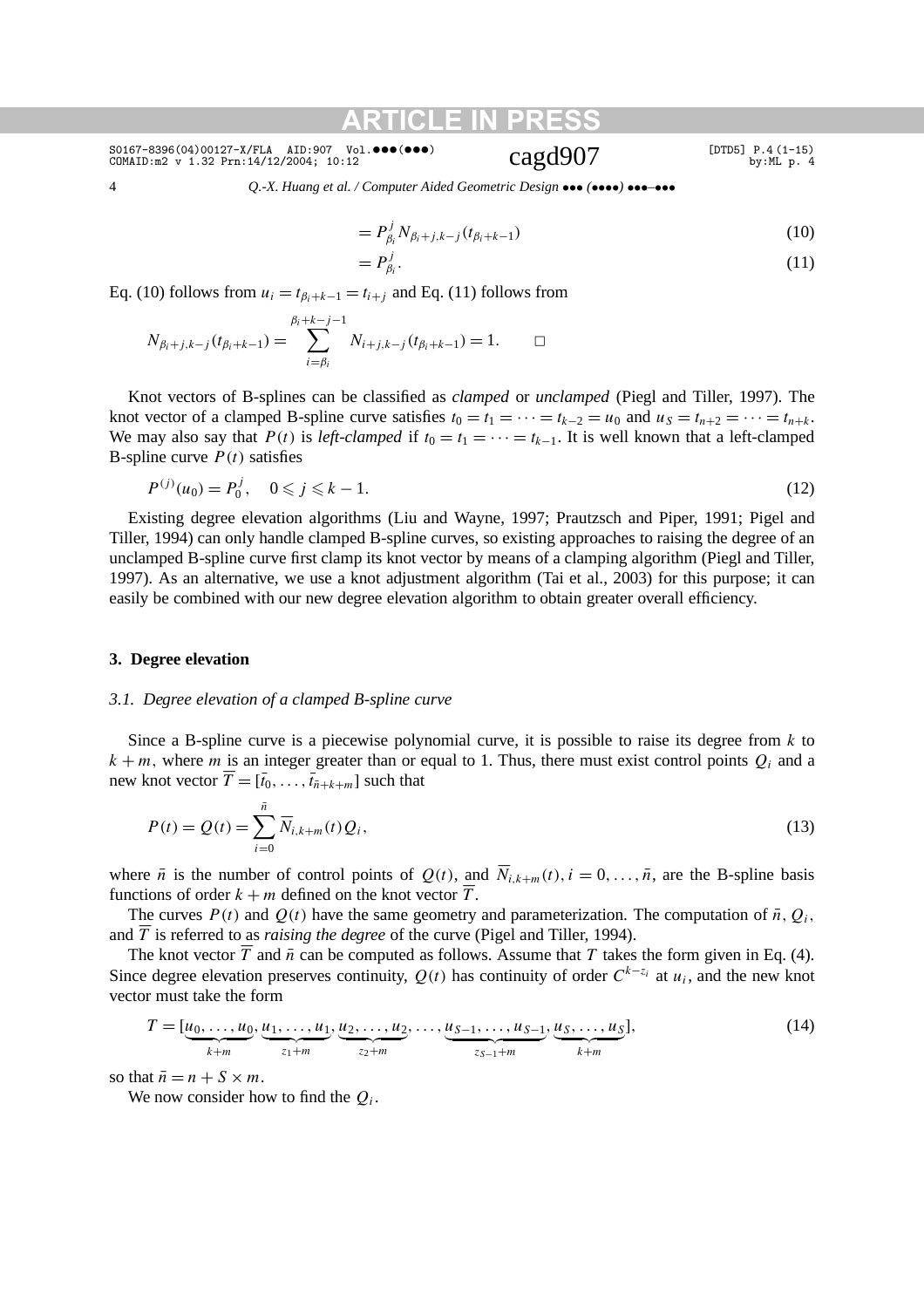$\frac{\texttt{SO167-8396(04)00127-X/FLA} {\texttt{AID:907}}$   $\texttt{Vol.�} \bullet \bullet \bullet \bullet \bullet \bullet \bullet \bullet}$  [DTD5] P.5 (1-15) cOMAID:m2 v 1.32 Prn:14/12/2004; 10:12 cagd907

*Q.-X. Huang et al. / Computer Aided Geometric Design* ••• *(*••••*)* •••*–*••• 5

### *3.1.1. The new degree elevation algorithm*

**Theorem 2.** *The derivative coefficients of*  $P(t)$  *and*  $Q(t)$  *are related as follows* 

$$
Q_0^j = P_0^j, \quad 0 \le j \le k - 1,\tag{15}
$$

$$
Q_{\beta_p + pm}^i = P_{\beta_p}^i, \quad 1 \le p \le S - 1, \ k - z_p \le i \le k - 1,
$$
 (16)

$$
Q_{\beta_p + pm + j}^{k-1} = Q_{\beta_p + pm}^{k-1}, \quad 1 \leqslant p \leqslant S - 1, \ 1 \leqslant j \leqslant m. \tag{17}
$$

**Proof.** Theorem 1 gives that,

$$
P^{(i)}(u_0) = P_0^i, \quad 0 \le i \le k - 1,
$$
  
\n
$$
Q^{(i)}(u_0) = Q_0^i, \quad 0 \le i \le k - 1,
$$
  
\n
$$
P^{(i)}(u_p) = P_{\beta_p}^i, \quad Q^{(i)}(u_p) = Q_{\beta_p}^i, \quad 1 \le p \le S - 1, \quad k - z_p \le i \le k - 1.
$$

As  $P(t)$  and  $Q(t)$  have the same geometry and parametrization, so do their derivatives, which proves Eqs. (15) and (16).

Consider one segment of the knot vector,  $t \in [u_p, u_{p+1})$ . It is well known that at most  $k + m$  of the B-spline basis functions  $\overline{N}_{i,k+m}(t)$  are nonzero in this knot segment; more precisely,  $\overline{N}_{i+k,m}(t)$  is nonzero on  $[u_p, u_{p+1}]$  when  $\beta_p + (p-1)m - k + 1 \leq i \leq \beta_p + pm - k$ . Consider the *k*th derivatives of  $P(t)$  and  $Q(t)$ . As the degree of  $P(t)$  is  $k - 1$ , its *k*th derivative equals zero, and thus so does the *k*th derivative of  $Q(t)$ , so that:

$$
0 = P^{(k)}(t) = Q^{(k)}(t) = \sum_{i=0}^{n+5\cdot m} Q_i^k \bar{n}_{i+k,m}(t) = \sum_{i=\beta_p+(p-1)m-k+1}^{\beta_p+pm-k} Q_i^k \bar{n}_{i+k,m}(t).
$$
\n(18)

Eq. (18) allows us to deduce that  $Q_i^k = 0$ ,  $\beta_p + (p-1)m - k + 1 \leq i \leq \beta_p + pm - k$ , and as a result we can deduce Eq. (17):

$$
Q_{i+1}^{k-1} = Q_i^{k-1} + \frac{\bar{t}_{i+k+m} - \bar{t}_{i+k}}{(k+m)-k} Q_i^k.
$$

**Remark.** It is obvious that Theorem 2 holds as long as  $P(t)$  and  $Q(t)$  are just left-clamped; it does not matter if the curve is right-unclamped. To do degree elevation for an unclamped curve, we can turn it into a left-clamped curve using the knot adjustment algorithm mentioned earlier.

For a given *l* in Eqs. (6) and (7), we can see that division by a common factor of *(k* − *l)* is needed for all *i*, so from a software engineering point of view, it simplifies matters if we define instead

$$
\widetilde{P}_i^j = P_i^j / \prod_{l=1}^j (k - l),
$$
  

$$
\widetilde{Q}_i^j = Q_i^j / \prod_{l=1}^j (k + m - l),
$$

which lets us rewrite Eqs. (6) and (7) in simpler form:

$$
\widetilde{P}_i^j = \frac{\widetilde{P}_{i+1}^{j-1} - \widetilde{P}_i^{j-1}}{t_{i+k} - t_{i+l}},
$$
\n(19)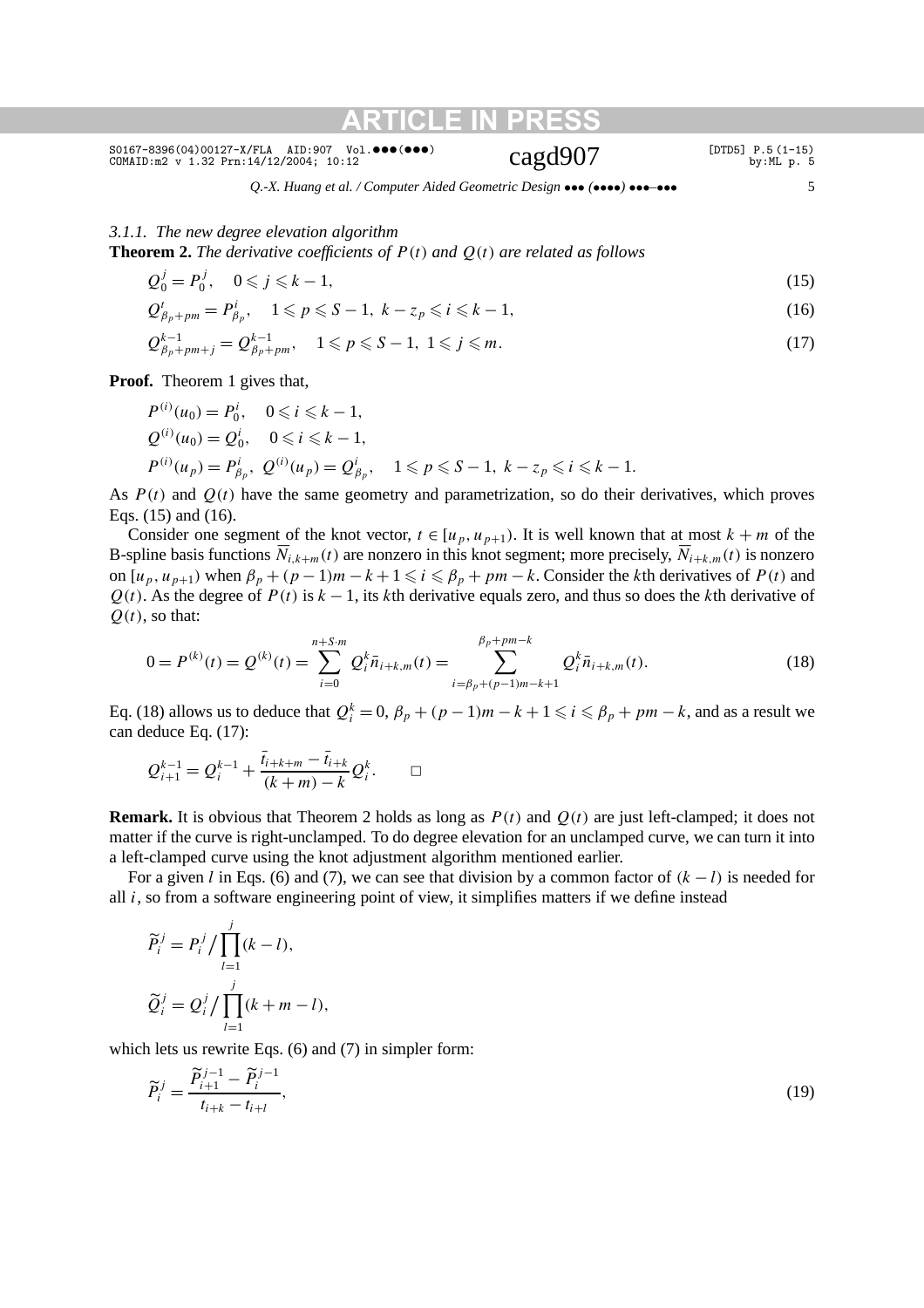6 *Q.-X. Huang et al. / Computer Aided Geometric Design* ••• *(*••••*)* •••*–*•••

$$
\widetilde{P}_{i+1}^{j-1} = \widetilde{P}_i^{j-1} + (t_{i+k} - t_{i+l}) \widetilde{P}_i^j.
$$
\n(20)

Eqs.  $(15)$ – $(17)$  now become

$$
\widetilde{Q}_0^j = \prod_{l=1}^j \left( \frac{k-l}{k+m-l} \right) \widetilde{P}_0^j, \quad 0 \le j \le k-1,
$$
\n(21)

$$
\widetilde{Q}_{\beta_p+pm}^j = \prod_{l=1}^j \left(\frac{k-l}{k+m-l}\right) \widetilde{P}_{\beta_p}^j, \quad 1 \leqslant p \leqslant S-1, \ k-z_p \leqslant j \leqslant k-1,\tag{22}
$$

$$
\widetilde{Q}_{\beta_p+pm+i}^{k-1} = \widetilde{Q}_{\beta_p+pm}^{k-1}, \quad 1 \leqslant p \leqslant S-1, \ 1 \leqslant i \leqslant m. \tag{23}
$$

This leads to greater efficiency. For example, in the case where the knots of  $P(t)$  are not repeated, then  $\prod_{l=1}^{j}$  ( $\frac{k-l}{k+m-l}$ ) can be computed a priori, so while Eqs. (15) and (16) add a further *n* multiplications, Eqs. (19) and (20) save a total of  $n(k - 1)$  multiplications and  $mn(k - 1)$  divisions respectively.

Based on the equations developed above, we now give a procedural method for degree elevation of a clamped B-spline curve as follows:

**Algorithm 1.** Raise a clamped B-spline curve from degree  $k$  to degree  $k + m$ .

- Use Eq. (19) to compute  $\widetilde{P}_0^j$ ,  $0 \le j \le k 1$  and  $\widetilde{P}_{\beta_p}^i$ ,  $1 \le p \le S 1$ ,  $k z_p \le i \le k 1$ .
- Use Eq. (14) to compute  $\overline{T}$  and set  $\tilde{n}$  to  $n + S \times m$ .
- Use Eqs. (21)–(23) to get  $\widetilde{Q}_{0}^{j}$ ,  $0 \leq j \leq k 1$ ,  $\widetilde{Q}_{\beta_{p}+pm}^{i}$ ,  $\widetilde{Q}_{\beta_{p}+pm+j}^{k-1}$ .
- Use Eq. (20) to compute new control points  $\widetilde{Q}_i^0$ .

#### *3.1.2. Example*

We now give a numerical example showing how our algorithm works. Fig. 1 shows a clamped B-spline curve. The original curve *P (t)* is an order 4 B-spline curve with knot vector {0, 0, 0, 0, 0.5, 0.5, 1, 1, 1, 1} and control points {(260, 100), (100, 260), (260, 420), (420, 420), (580, 260), (420, 100)}. The curve *Q(t)* after degree elevation is an order 5 B-spline with knots {0, 0, 0, 0, 0, 0.5, 0.5, 0.5, 1, 1, 1, 1, 1} and with control points {(260, 100), (140, 220), (180, 340), (280, 420), (400, 420), (500, 340), (540, 220), (420, 100)}. The differential coefficients of the two curves are presented below together with the relations from Theorem 2:

$$
\widetilde{Q}_0^0 = \widetilde{P}_0^0, \qquad \widetilde{Q}_1^0 = \frac{3}{4} \widetilde{P}_1^0, \qquad \widetilde{Q}_2^0 = \frac{1}{2} \widetilde{P}_2^0, \qquad \widetilde{Q}_3^0 = \frac{1}{4} \widetilde{P}_3^0,
$$

$$
\widetilde{Q}_2^3 = \frac{1}{2}\widetilde{P}_2^2, \qquad \widetilde{Q}_3^3 = \frac{1}{4}\widetilde{P}_2^3, \qquad \widetilde{Q}_3^1 = \widetilde{Q}_3^0, \qquad \widetilde{Q}_3^4 = \widetilde{Q}_3^3.
$$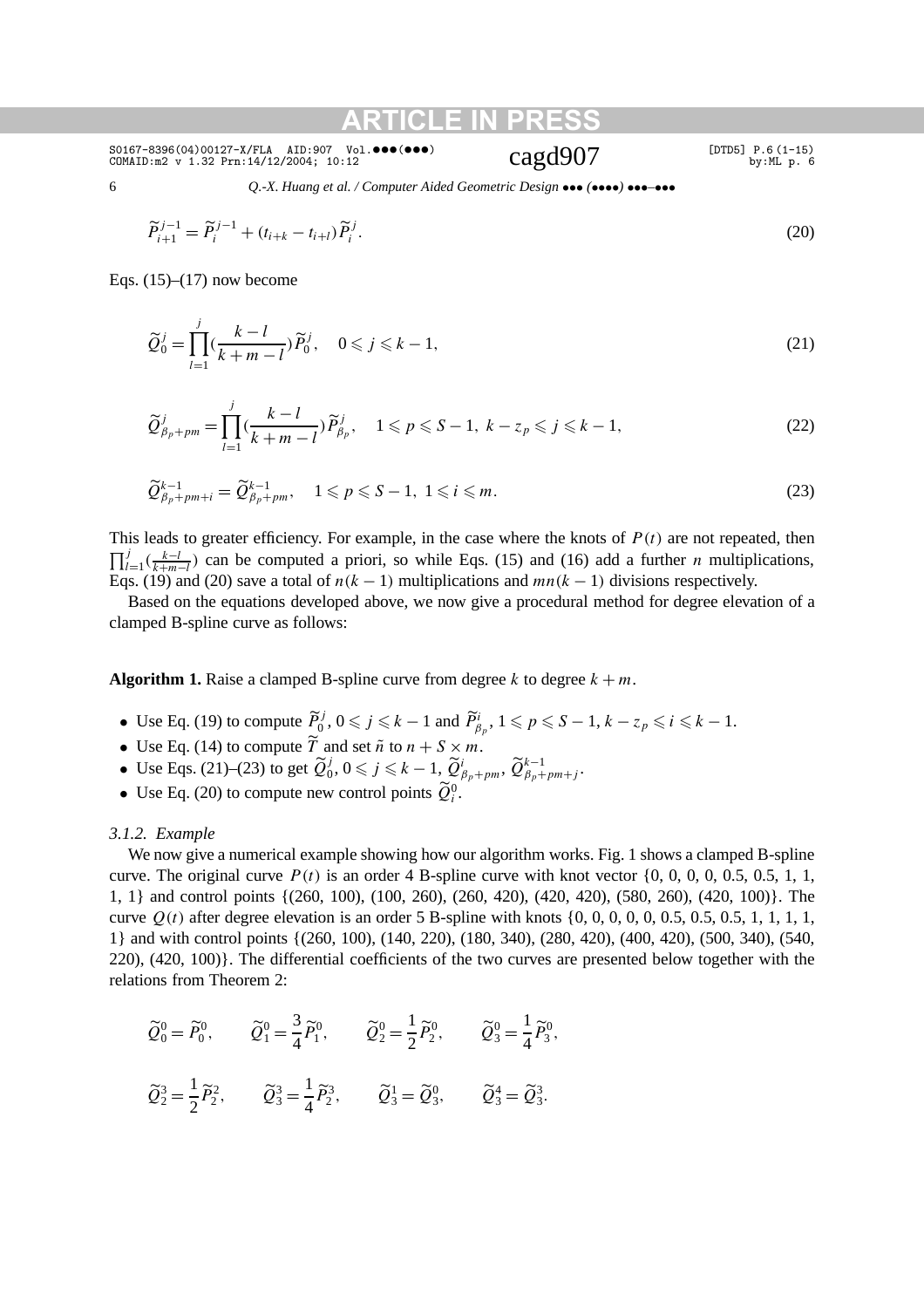$\frac{\texttt{SO167-8396(04)00127-X/FLA} {\texttt{AID:907}} \quad \texttt{Vol.�} \bullet \bullet \bullet \bullet \bullet \bullet \bullet} {\texttt{Cagd907}} \quad \texttt{[DTDB]} \, \texttt{P.7 (1-15)} \quad \texttt{by:ML p. 7}}$ 

*Q.-X. Huang et al. / Computer Aided Geometric Design* ••• *(*••••*)* •••*–*••• 7





Fig. 1. Degree elevation from order 4 to order 5.

### Differential coefficients of *P (t)*:

| $\widetilde{P}_0^0(260, 100)$     | $\widetilde{P}_1^0(100, 260)$   | $\widetilde{P}_2^0(260, 420)$    |
|-----------------------------------|---------------------------------|----------------------------------|
| $\widetilde{P}_0^1(-320, 320)$    | $\widetilde{P}_1^1(320, 320)$   | $\widetilde{P}_2^1(160, 0)$      |
| $\widetilde{P}_0^2(1280, 0)$      | $\widetilde{P}_1^2(-320, -640)$ | $\widetilde{P}_2^2(320, -640)$   |
| $\widetilde{P}_0^3(-3200, -1280)$ | $\widetilde{P}_1^3(320, -640)$  | $\widetilde{P}_2^3(-3200, 1280)$ |
| $\widetilde{P}_3^0(420, 420)$     | $\widetilde{P}_4^0(580, 260)$   | $\widetilde{P}_5^0(420, 100)$    |
| $\widetilde{P}_3^1(320, -320)$    | $\widetilde{P}_4^1(-320, -320)$ |                                  |
|                                   |                                 |                                  |

$$
\widetilde{P}_3^2(-1280,0).
$$

Differential coefficients of *Q(t)*:

| $\widetilde{Q}_0^0(260, 100)$    | $\widetilde{Q}_1^0(140, 220)$   | $\widetilde{Q}^0_2(180, 340)$   | $\widetilde{Q}^0_3(280, 420)$      |
|----------------------------------|---------------------------------|---------------------------------|------------------------------------|
| $\widetilde{Q}_0^1(-240, 240)$   | $\widetilde{Q}_1^1(80, 240)$    | $\widetilde{Q}_2^1(200, 160)$   | $\widetilde{Q}_3^1(120, 0)$        |
| $\widetilde{Q}_0^2(640, 0)$      | $\widetilde{Q}_1^2(240, -160)$  | $\widetilde{Q}_2^2(-160, -320)$ | $\widetilde{Q}_3^2(160, -320)$     |
| $\widetilde{Q}_0^3(-800, -320)$  | $\widetilde{Q}_1^3(-800, -320)$ | $\tilde{Q}_2^3(160, -320)$      | $\widetilde{Q}_{3}^{3}(-800, 320)$ |
| $\widetilde{Q}_0^4(0,0)$         | $\widetilde{Q}_1^4(0,0)$        | $\widetilde{Q}_2^4(0,0)$        | $\widetilde{Q}_3^4(0,0)$           |
| $\widetilde{Q}_4^0(400, 420)$    | $\widetilde{Q}^0_5(500, 340)$   | $\widetilde{Q}_6^0(540, 220)$   | $\widetilde{Q}_7^0(420, 100)$      |
| $\widetilde{Q}_4^1(200,-160)$    | $\widetilde{Q}_5^1(80, -240)$   | $\widetilde{Q}_6^1(-240, -240)$ |                                    |
| $\widetilde{Q}_4^2(-240,-160)$   | $\widetilde{Q}_5^2(-640, 0)$    |                                 |                                    |
| $\widetilde{Q}_4^3(-800, 320)$ . |                                 |                                 |                                    |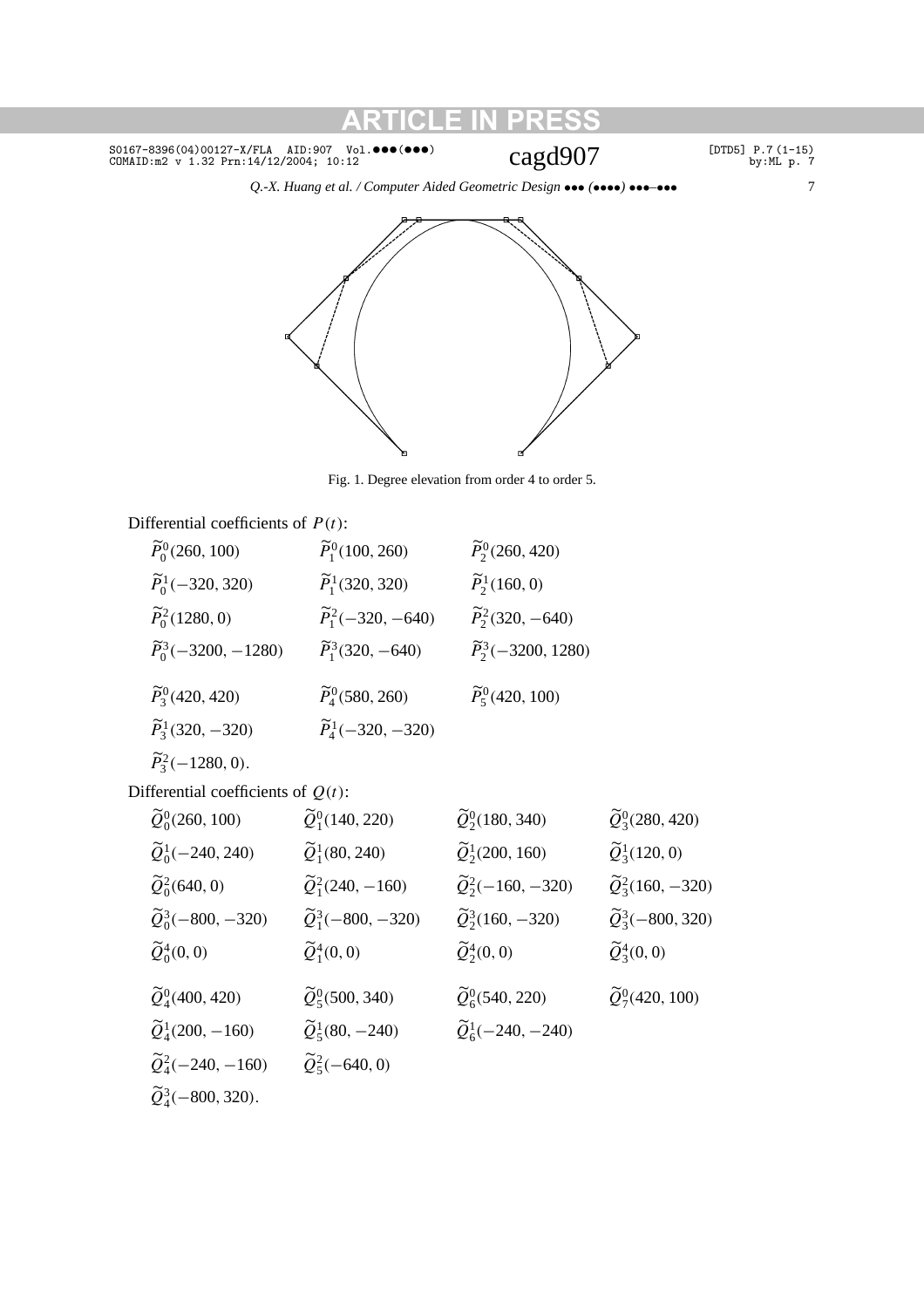8 *Q.-X. Huang et al. / Computer Aided Geometric Design* ••• *(*••••*)* •••*–*•••

**ATICLE II** 

#### *3.2. Degree elevation of an unclamped B-spline curve*

The above method can readily be generalised to the case of an unclamped B-spline curve. This is done by considering the appropriate knot adjustment and degree raising results in turn, and combining them.

#### *3.2.1. Problem statement*

Let  $P(t) = \sum_{i=0}^{n} N_{i,k}(t) P_i$  be a B-spline curve defined on the knot vector  $T = [t_0, \ldots, t_{k-2}, u_0, \underbrace{u_1, \ldots, u_1}_{z_1}, \ldots, \underbrace{u_{S-1}, \ldots, u_{S-1}}_{z_{S-1}}]$  $\overline{z_{S-1}}$  $, u_S, t_{n+2}, \ldots, t_{n+k}].$ 

We wish to raise the degree of this B-spline from  $k$  to  $k + m$ , and compute an appropriate new knot vector. We denote the final curve by  $Q(t)$ , with knot vector of the form:

$$
\overline{T} = [\overline{t}_0, \ldots, \overline{t}_{k+m-2}, u_0, \underbrace{u_1, \ldots, u_1}_{z_1+m}, \ldots, \underbrace{u_{S-1}, \ldots, u_{S-1}}_{z_{S-1}}, u_S, \overline{t}_{n+Sm+2}, \ldots, \overline{t}_{n+(S+1)m+k}].
$$

As before  $\{\bar{t}_0 \leq \bar{t}_1 \leq \cdots \leq \bar{t}_{k+m-2} \leq u_0\}$  and  $\{u_S \leq \bar{t}_{n+Sm+2} \leq \cdots \leq \bar{t}_{n+(S+1)m+k}\}$  are input values which may be chosen by the user.

#### *3.2.2. Degree elevation algorithm*

First, we change the knot vector of  $P(t)$  to its left-clamped form

$$
T_1 = [\underbrace{u_0, \ldots, u_0}_{k}, \underbrace{u_1, \ldots, u_1}_{z_1}, \ldots, \underbrace{u_{S-1}, \ldots, u_{S-1}}_{z_{S-1}}, u_S, t_{n+1}, \ldots, t_{n+k}].
$$

The new curve  $R(t)$  defined on  $T_1$  has control points  $R_i$ ,  $i = 0, \ldots, n$ . By considering the derivative coefficients of  $P(t)$  and  $R(t)$  arising in the knot adjustment algorithm, we have

$$
\widetilde{R}_0^{k-1} = \widetilde{P}_0^{k-1} \widetilde{R}_{k-2-l}^l = \widetilde{P}_{k-2-l}^l, \quad 0 \le l \le k-2.
$$
\n(24)

$$
\widetilde{R}_{\beta_p}^i = \widetilde{P}_{\beta_p}^i, \quad 1 \leq p \leq S - 1, \ k - z_p \leq i \leq k - 1,\tag{25}
$$

$$
\widetilde{R}_{i}^{l} = \widetilde{R}_{i+1}^{l} - (t_{i+k} - t_{k-1})\widetilde{R}_{i}^{l+1}, \quad i = 0, \ldots, k-3-l, \ l = k-3, \ldots, 0.
$$
\n
$$
(26)
$$

We now use the degree elevation algorithm for a clamped B-spline curve to raise the degree of  $R(t)$  as desired. Let the result be  $U(t)$  with control points  $U_i$  and knot vector

$$
T_2 = [\underbrace{u_0, \ldots, u_0}_{k+m}, \underbrace{u_1, \ldots, u_1}_{z_1+m}, \ldots, \underbrace{u_{S-1}, \ldots, u_{S-1}}_{z_{S-1}}, u_S, \tilde{t}_{n+Sm+2}, \ldots, \tilde{t}_{n+(S+1)m+k}].
$$

The relations between the  $\widetilde{R}_i^j$  and the  $\widetilde{U}_i^j$  are given by Eqs. (21)–(23) where we replace *P* by *R* and *Q* by *U*.

Finally, we change the knot vector  $T_2$  to  $T$  and find  $Q(t)$ . By considering the derivative coefficients of *U*(*t*) and *Q*(*t*), and as  $Q_i^l = U_i^l = 0$ ,  $l \ge k$  from the knot adjustment algorithm, we have

$$
\widetilde{Q}_{\beta_p+pm}^j = \widetilde{U}_{\beta_p+pm}^j, \quad 1 \leq p \leq S-1, \ k-z_p \leq j \leq k-1,\tag{27}
$$

$$
\widetilde{Q}_{\beta_p+pm+i}^{k-1} = \widetilde{Q}_{\beta_p+pm}^{k-1} = \widetilde{U}_{\beta_p+pm+i}^{k-1} = \widetilde{U}_{\beta_p+pm}^{k-1}, \quad 1 \leqslant p \leqslant S-1, \ 1 \leqslant i \leqslant m,
$$
\n
$$
(28)
$$

$$
\widetilde{Q}_{m+k-1-j}^j = \widetilde{U}_{m+k-1-j}^j, \quad 1 \leqslant j \leqslant k-1, \qquad \widetilde{Q}_i^{k-1} = \widetilde{U}_i^{k-1}, \quad 1 \leqslant l \leqslant m,\tag{29}
$$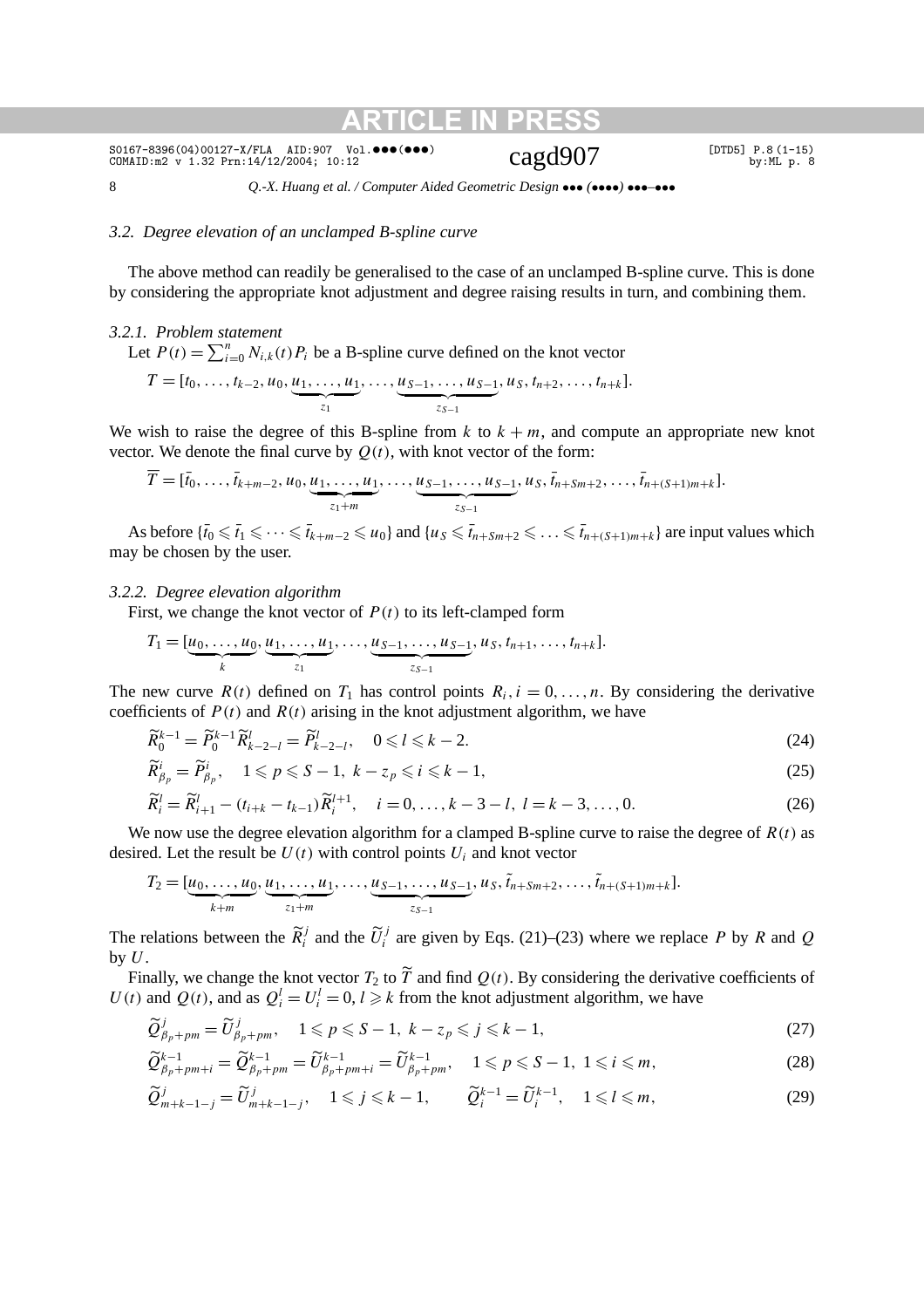*Q.-X. Huang et al. / Computer Aided Geometric Design* ••• *(*••••*)* •••*–*••• 9

$$
\widetilde{Q}_{i}^{j} = \widetilde{Q}_{i+1}^{j} - (\widetilde{t}_{i+k+m} - \widetilde{t}_{i+j+1})\widetilde{Q}_{i}^{j+1}, \quad i = 0, \dots, k+m-2-j, \ j = 0, \dots, k-2.
$$
 (30)

These may readily be cast into algorithmic form as before.

#### *3.3. Combining knot insertion and degree elevation*

#### *3.3.1. Problem statement*

In this section, we only consider the case of a clamped B-spline curve. Let  $P(t) = \sum_{i=0}^{n} P_i N_{i,k}(t)$  be a B-spline curve defined over the knot vector

$$
T = [\underbrace{u_0, \ldots, u_0}_{k}, \underbrace{u_1, \ldots, u_1}_{z_1}, \underbrace{u_2, \ldots, u_2}_{z_2}, \ldots, \underbrace{u_{S-1}, \ldots, u_{S-1}}_{z_{S-1}}, \underbrace{u_S, \ldots, u_S}_{k}]
$$

as before. We now wish to raise its degree from  $k$  to  $k + m$ , and also to insert a set of new knots  $s_i$  each with multiplicity *yi*:

$$
[\underbrace{s_0, \ldots, s_0}_{y_0}, \underbrace{s_1, \ldots, s_1}_{y_1}, \ldots, \underbrace{s_l, \ldots, s_l}_{y_l}].
$$
\n(31)

We denote the final curve by  $Q(t)$ . We may express the final knot vector as:

$$
\overline{T} = [\underbrace{\bar{u}_0, \dots, \bar{u}_0}_{k+m}, \underbrace{\bar{u}_1, \dots, \bar{u}_1}_{\bar{z}_1}, \dots, \underbrace{\bar{u}_{l[1]}, \dots, u_{l[1]}}_{\bar{z}_{l[1]}}, \dots, \underbrace{\bar{u}_{l[S]-1}, \dots, \bar{u}_{l[S]-1}}_{z_{l[S]-1}}, \underbrace{\bar{u}_{l[S]}, \dots, \bar{u}_{l[S]}}_{k+m}].
$$
\n(32)

where  $\bar{u}_{i[i]} = u_i$ ,  $0 \le i \le S$ , are the knots of original curve and the knots

$$
[\underbrace{\bar{u}_1, \ldots, \bar{u}_1}_{\bar{z}_1}, \ldots, \underbrace{\bar{u}_{l[1]-1}, \ldots, \bar{u}_{l[1]-1}}_{\bar{z}_{l[1]-1}}, \underbrace{\bar{u}_{l[1]}, \ldots, \bar{u}_{l[1]}, \ldots, \underbrace{\bar{u}_{l[S]-1}, \ldots, \bar{u}_{l[S]-1}}_{\bar{z}_{l[S]-1}}]
$$
(33)

are the ones inserted. Thus, the number of new knots is  $\bar{n} = n + Sm + \sum_{i=0}^{l} y_i$ , where  $\sum_{i=0}^{l} y_i$  is the number of knots being inserted. Here Eq. (33) gives another way of expressing Eq. (31).

#### *3.3.2. Combining knot insertion and degree elevation*

Existing degree elevation and knot insertion algorithms use different approaches which are hard to combine. However, our degree elevation algorithm and the knot insertion algorithm proposed by (Sankar et al., 1994) use the same idea, i.e., computing derivatives from control points, resampling the knot vector, and computing new control points from derivatives. It is thus possible to combine the two algorithms. The resulting algorithm is more efficient than performing degree elevation and knot insertion separately. The following theorem describes the relations between derivatives of the curve before and after degree elevation and knot insertion.

#### **Theorem 3.**

$$
\widetilde{Q}_0^j = \widetilde{P}_0^j, \quad 0 \le j \le k - 1,\tag{34}
$$

$$
\widetilde{Q}_{\tilde{\beta}_{l[i]}}^j = \widetilde{P}_{\beta_i}^j, \quad k - z_i \leqslant j \leqslant k - 1, \ 1 \leqslant i \leqslant S - 1,\tag{35}
$$

$$
\widetilde{Q}_{\widetilde{\beta}_{l(i)+h}+j}^{k-1} = \widetilde{P}_{\beta_i}^{k-1}, \quad \begin{array}{c} 1 \le i \le S-1, \\ 0 \le h \le l[i+1]-l[i]-1, \\ 0 \le j \le \min(\widetilde{z}_{l[i]+h}-1,m), \end{array} \tag{36}
$$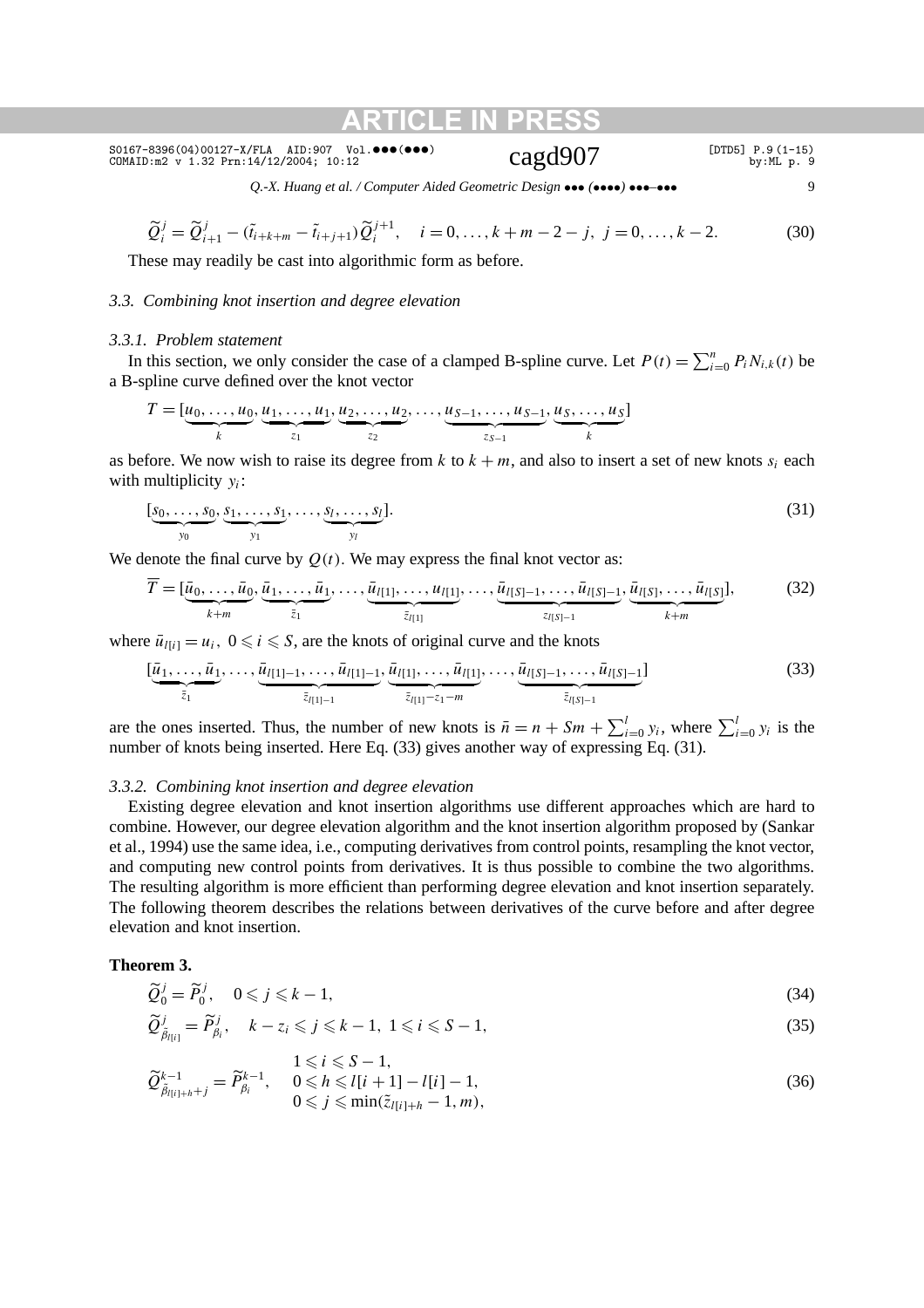$\frac{\texttt{SO167-8396(04)00127-X/FLA} {\texttt{AID:907}}$  Vol.•••(•••)  $\texttt{Cagd907}$  [DTD5] P.10(1-15) by:ML p. 10

10 *Q.-X. Huang et al. / Computer Aided Geometric Design* ••• *(*••••*)* •••*–*•••

$$
\widetilde{Q}_{\widetilde{\beta}_h}^j = \widetilde{Q}_{\widetilde{\beta}_h + (k-m-1-\widetilde{z}_i-j)}^j, \quad \begin{cases} k+m-\widetilde{z}_h \leqslant j \leqslant k-2 & \text{if } h \neq l[i], \\ k+m-\widetilde{z}_h \leqslant j \leqslant k-z_i-1 & \text{if } h=l[i]. \end{cases} \tag{37}
$$

**Proof.** The ideas of the proof follow those of Theorem 2 and we omit them for brevity.  $\Box$ 

We may now give an algorithm for simultaneously raising the degree and inserting new knots, which follows by analogy with Algorithm 1.

**Algorithm 2.** Simultaneous degree elevation and knot insertion for a clamped B-spline curve. The order is being raised from  $k$  to  $k + m$ .

- Use Eq. (19) to compute  $\widetilde{P}_0^j$ ,  $0 \leq j \leq k 1$ , and  $\widetilde{P}_{\beta_p}^i$ ,  $1 \leq p \leq S 1$ ,  $k z_p \leq i \leq k 1$ .
- Set  $\widetilde{T}$  by Eq. (32) and set  $\widetilde{n} = n + Sm + \sum_{i=0}^{l} y_i$  as above.
- Use Theorem 3 to get  $\widetilde{Q}_0^j$ ,  $0 \leq j \leq k 1$ ,  $\widetilde{Q}_{\overline{\beta}_{l(i)}}^j$ ,  $k z_i \leq j \leq k 1$ ,  $1 \leq i \leq S 1$ , and

$$
\widetilde{Q}_{\widetilde{\beta}_{l(i)+h}+j}^{k-1}, \quad \begin{array}{l} 1 \leq i \leq S-1, \\ 0 \leq h \leq l[i+1]-l[i]-1, \\ 0 \leq j \leq \min(\widetilde{z}_{l[i]+h}-1,m). \end{array}
$$

• Use Eqs. (20) and (37) to compute the new control points  $\widetilde{Q}_i^0$ .

Our algorithm is very efficient. For a 2D B-spline curve with unique knots, we need only  $3(k - 1)$ additions and 2*(k*−1*)* multiplications per inserted knot, while Böhm's knot insertion algorithm (Goldman and Lyche, 1993) takes  $3(k + m - 1)$  additions and  $2(k + m - 1)$  multiplications.

#### **4. Comparison and discussion**

We now give the results of comparing our new algorithm with existing methods.

#### *4.1. Degree elevation*

Here we only consider the case of a clamped B-spline curve, as the algorithms proposed by Piegl (Pigel and Tiller, 1994) and Prautzsch (Prautzsch and Piper, 1991) cover this case.

Firstly, we counted the number of operations needed by various algorithms. Prautzsch's algorithm is faster than Piegl's for raising the order by one, but Piegl's algorithm is more efficient when raising the order by an arbitrary degree *m*. Thus we compared our algorithm with Prautzsch's in the former case and with Piegl's in the latter. The following tables give the number of operations required, assuming all knots are of multiplicity one; we consider knots with higher multiplicity later.

Tables 1 and 2 clearly show that for arbitrary *n*, *k*, and *m*, our algorithm takes less arithmetic operations.

Secondly, we experimentally tested and compared our algorithm to the algorithms considered above. The following tests were performed:

• The growth rate as a function of *m* using different starting degrees  $(k = 2, 3, \ldots)$ .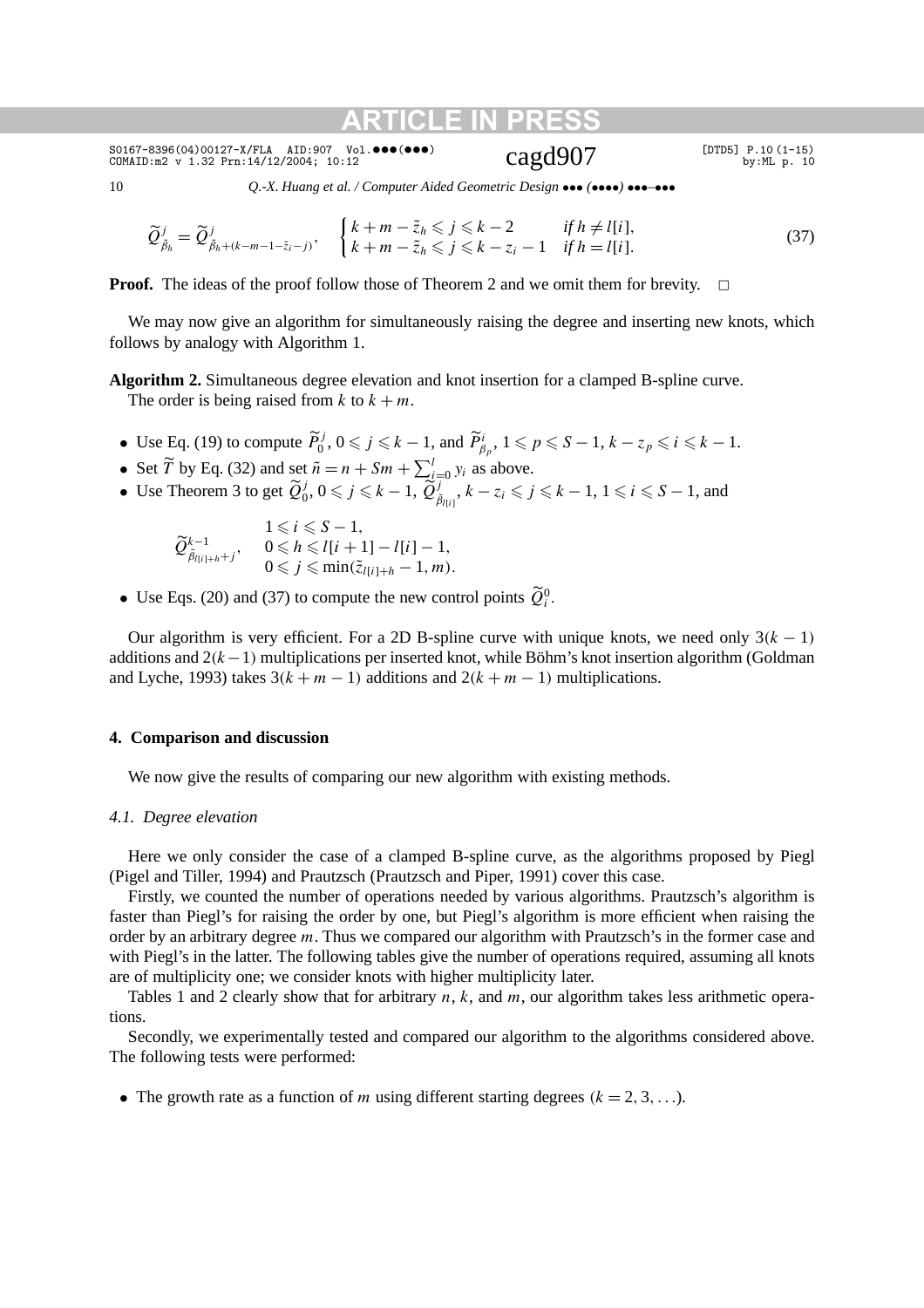## $SO167-8396(04)00127-X/FLA$  AID:907 Vol.•••(•••)  $Cagd907$  [DTD5] P.11(1-15) by:ML p. 11

Table 1

#### *Q.-X. Huang et al. / Computer Aided Geometric Design* ••• *(*••••*)* •••*–*••• 11

| Raising the degree by one |                       |                            |  |
|---------------------------|-----------------------|----------------------------|--|
| <b>Operations</b>         | Prautzsch's algorithm | Our algorithm              |  |
| $+,-$                     | $(n-k+1)(10k-8) + k$  | $6(n-k+1)(k-1) + 2k(k-1)$  |  |
| $\times$                  | $(n-k+1)(5k-2) + 2k$  | $(n-k+1)(2k-1) + k(k-1)/2$ |  |
|                           | $(n-k+1)(2k-2)$       | $(n-k+1)(k-1) + k(k-1)/2$  |  |

Table 2 Raising the degree by *m*

| <b>Operations</b> | Pigel's algorithm                 | Our algorithm                  |
|-------------------|-----------------------------------|--------------------------------|
| $+,-$             | $((2m+1)(k-1)+2k*k)(n-k+1)$       | $2(m+2)(n-k+1)(k-1) + 2k(k-1)$ |
| $\times$          | $((m+1)(k-1) + 3k(k-1)/2)(n-k+1)$ | $(n-k+1)(km+(k-m))+k(k-1)/2$   |
|                   | $k^2(n-k+1)/2$                    | $(n-k+1)(k-1) + k(k-1)/2$      |

| ۰, |  |
|----|--|
|----|--|

Times (in seconds) taken to elevate the degree starting at order 3

| Pigel's algorithm | Prautzsch's algorithm | Our algorithm |
|-------------------|-----------------------|---------------|
| 0.9432            | 0.7916                | 0.5338        |
| 0.9432            | 1.8412                | 0.689         |
| 1.5162            | 3.1578                | 0.8352        |
| 1.8116            | 4.7107                | 0.9734        |
| 2.108             | 6.5777                | 1.1446        |
| 2.3834            | 8.6342                | 1.3           |
|                   |                       |               |

• The growth rate as a function of the starting order *k* using different elevations of order (*k* goes to  $k + 1$ , *k* goes to  $k + 2$ , ...).

In an attempt to be as fair as possible to previous methods, we used the previous authors' own code given in (Prautzsch and Piper, 1991) and (Pigel and Tiller, 1994). The hardware used was an Intel Pentium IV, 1.4 GHZ computer. We ran each program 10000 times, and counted the total time taken in seconds. Each test curve was a 2D B-spline curve with 20 randomly chosen control points and randomly distributed knots.

These tests all led to similar conclusions; representative results for order 3 curves are shown in Table 3 and Fig. 2.

These tests showed that:

- Our algorithm is best in terms of absolute time taken.
- Prautzsch and Piper's algorithm has the worst growth characteristics; our algorithm has a slightly slower growth rate than Piegl and Tiller's algorithm.

These examples used B-spline curves with interior knots of multiplicity one. We also investigated timings in the order 4 case when the interior knots were all double or triple knots, again using a B-spline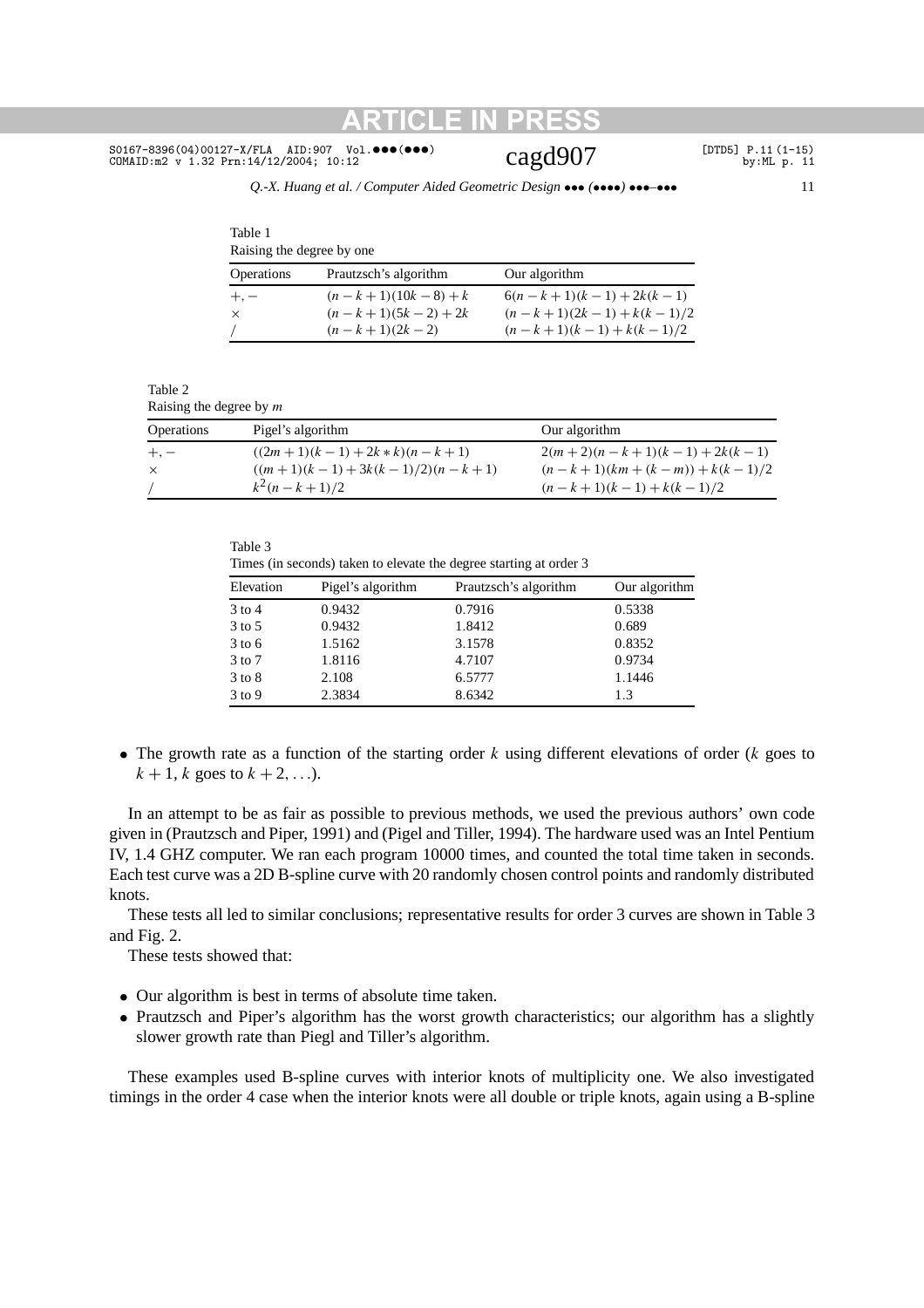#### S0167-8396(04)00127-X/FLA AID:907 Vol.•••(•••) CAgd907 [DTD5] P.12(1-15) cOMAID:m2 v 1.32 Prn:14/12/2004; 10:12  $COMAID:m2 v 1.32 Prn: 14/12/2004; 10:12$

12 *Q.-X. Huang et al. / Computer Aided Geometric Design* ••• *(*••••*)* •••*–*•••



Fig. 2. Times taken to elevate the degree starting at order 3.

| Table 4                                                                     |
|-----------------------------------------------------------------------------|
| Times (in seconds) taken to raise the order by 3 starting at various orders |

| Elevation  | Pigel's algorithm | Prautzsch's algorithm | Our algorithm |
|------------|-------------------|-----------------------|---------------|
| $2$ to 4   | 0.8344            | 1.3525                | 0.4135        |
| $3$ to 5   | 1.2218            | 1.8412                | 0.689         |
| $4$ to 6   | 1.701             | 2.3516                | 0.9441        |
| 5 to 7     | 2.3283            | 2.9312                | 1.1355        |
| $6$ to $8$ | 2.8171            | 3.1965                | 1.3819        |
| $7$ to 9   | 3.381             | 3.5331                | 1.564         |
| 8 to 10    | 4.057             | 3.8652                | 1.7143        |

with 20 control points. Similar results were again obtained, again showing that our algorithm to be best both in absolute time taken, and in growth rate, when the splines have multiple knots.

Next, we studied the performance of the various algorithms with respect to different starting orders, and differing amounts of degree elevation. Again, as a representative sample, we illustrate the results obtained in the order  $k$  to order  $k + 3$  case in Table 4 and Fig. 3.

The results follow a similar pattern to the previous tests, and our algorithm is the clear winner.

The results of our practical experiments validated our theoretical comparisons in terms of the number of operations used. Our new algorithm is clearly more efficient for degree elevation than either of the existing algorithms used as benchmarks.

### *4.2. Degree elevation and knot insertion*

We also experimentally tested and compared our combined degree elevation and knot insertion algorithm to the use of a separate degree elevation algorithm followed by a knot insertion algorithm. For the same reasons noted above, we used Prautzsch's degree elevation algorithm when raising the degree by one, and Piegl's algorithm when raising the degree by more than one. We used Böhm's (1980) knot insertion algorithm, being the fastest. Other test conditions were as described in the previous Section.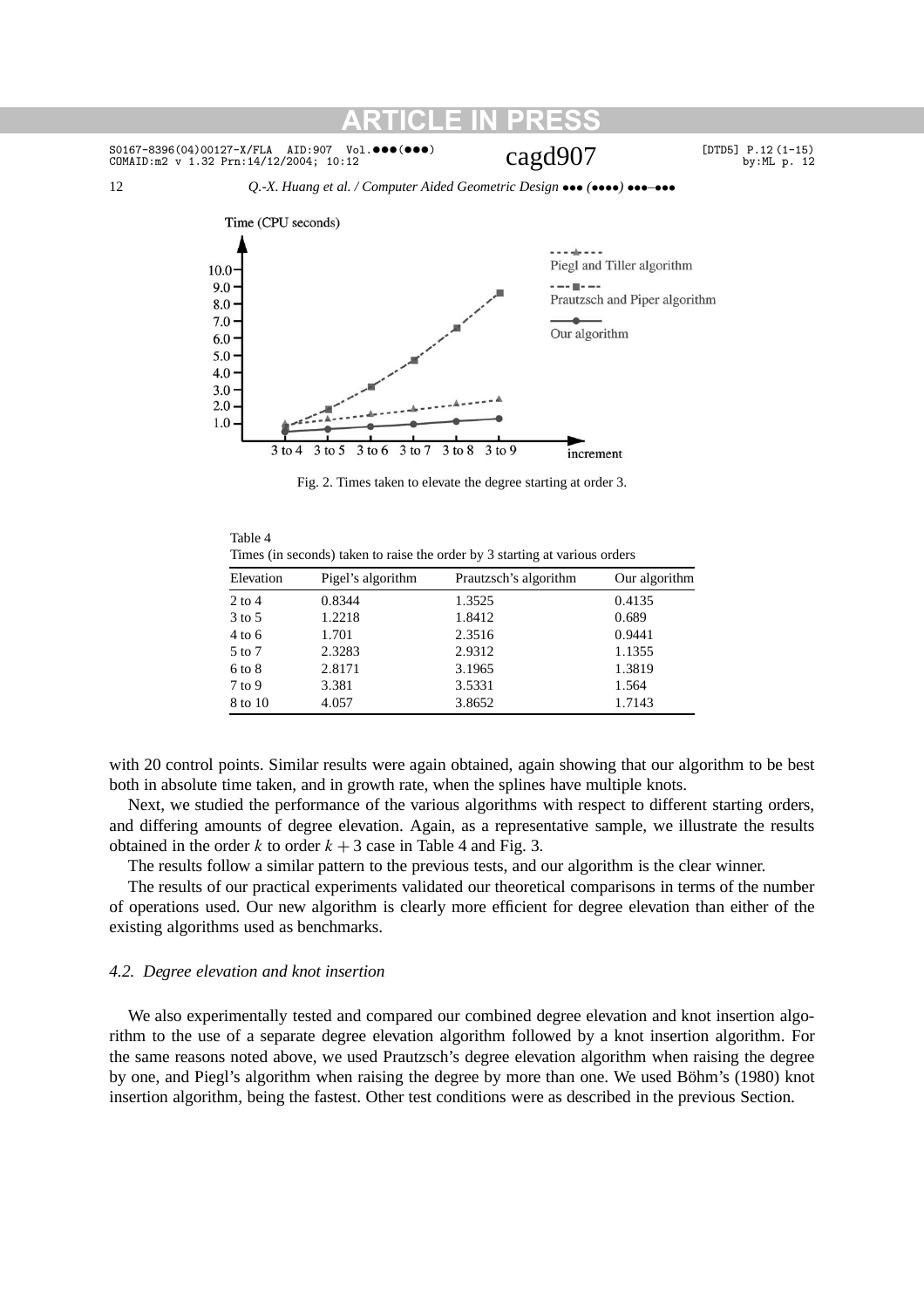*Q.-X. Huang et al. / Computer Aided Geometric Design* ••• *(*••••*)* •••*–*••• 13



Fig. 3. Times taken to raise the order by 3 starting at various orders.

| Table 5                                                                              |  |
|--------------------------------------------------------------------------------------|--|
| Times (in seconds) taken to raise the order by 1 and insert varying numbers of knots |  |

| Number of knots inserted | Separate algorithms | Our algorithm |
|--------------------------|---------------------|---------------|
| 10                       | 0.874               | 0.5894        |
| 30                       | 1.042               | 0.7106        |
| 50                       | 1.203               | 0.8118        |
| 70                       | 1.375               | 0.9231        |
| 90                       | 1.542               | 1.045         |
| 110                      | 1.709               | 1.153         |



Fig. 4. Times (in seconds) taken to raise the order by 1 and insert varying numbers of knots.

Two tests were carried out. In the first, we always started with an order 3 curve, and raised its order to 4, while at the same time inserting some number of knots, with the number being inserted increasing from 10 to 110. Times taken are shown in Table 5, and graphed in Fig. 4.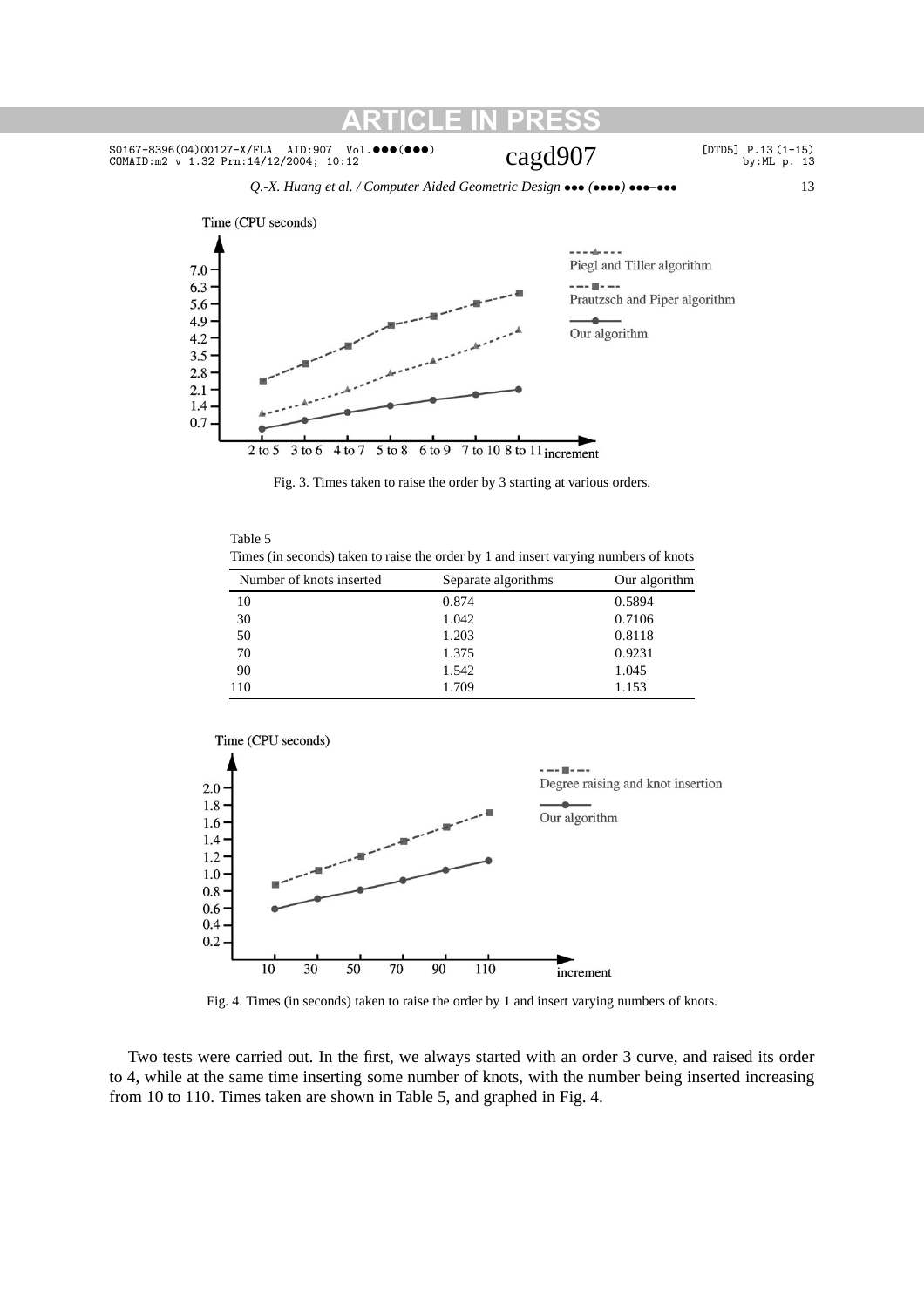$SO167-8396(04)00127-X/FLA$  AID:907 Vol.•••(•••)  $Cagd907$  [DTD5] P.14(1-15) by:ML p. 14

14 *Q.-X. Huang et al. / Computer Aided Geometric Design* ••• *(*••••*)* •••*–*•••

In the second test, we started with an order 4 curve, and raised its order by varying amounts to order 5*,* 6*,...,* 10, while at the same time always inserting 100 knots. In this case, the relative advantage of our method increased with the amount of degree elevation.

Overall, our combined algorithm is faster than using separate algorithms, as expected.

### *4.3. Handling rounding errors*

Real arithmetic on a computer is not performed to perfect accuracy. Normally, the resulting errors (*rounding errors*) can be ignored because the noise they represent is extremely small compared to the signal. However, in certain ill-conditioned cases, the errors can be significant.

Usually, normal floating point arithmetic works well for our algorithms, but the results can be unstable when the knots are distributed in an extremely non-uniform manner, e.g., if  $(u_{i+1} - u_i)/(u_i - u_{i-1})$  < 10<sup>−</sup><sup>7</sup> for some *i*.

In this case, a modification to our new method may be used. We insert  $u_{i+1}$  and  $u_i$ ,  $k - z_{i+1}$  and  $k - z_i$  times respectively, using Böhm's approach (Böhm, 1980), so that the curve is segmented into three separate B-spline curves. Degree elevation can then be performed for each curve using our algorithm, and then Eck's method (Eck and Hadenfeld, 1995) can be used to remove the knots  $u_i$  and  $u_{i+1}$ ,  $k_{z_i}$  and  $k_{z_{i+1}}$ times respectively, to obtain the overall B-spline curve after degree elevation. Stability is achieved by dividing the B-spline curve into segments such the that knots are relatively uniformly distributed within each segment.

Note that this process only takes  $O(k^2)$  time for each knot interval  $[u_i, u_{i+1}]$ , which has to be processed in this way. If we do this procedure for *every* knot, we obtain Piegl and Tiller's algorithm.

### **5. Conclusion**

In this paper, we have given an efficient algorithm to elevate the degree of a B-spline curve, and we have also shown how the process can be combined with a complementary algorithm working on similar principles for knot insertion, to give an efficient algorithm which can do degree elevation and knot insertion simultaneously. These methods are computationally superior to existing approaches. The new method presented in this paper can clearly also be extended to the case of degree reduction.

### **Acknowledgement**

The work was supported by the Natural Science Foundation of China (Project Number 60225016, 60273012, 60321002) and the National Basic Research Project of China (Project Number 2002CB312101).

### **References**

Böhm, W., 1980. Inserting new knots into B-spline curves. Computer Aided Design 12 (4), 199–201.

Cohen, E., Lyche, T., Riesenfeld, R.F., 1980. Discrete B-spline subdivision techniques in computer aided geometric design and computer graphics. Computer Graphics and Image Processing 14 (2), 87–111.